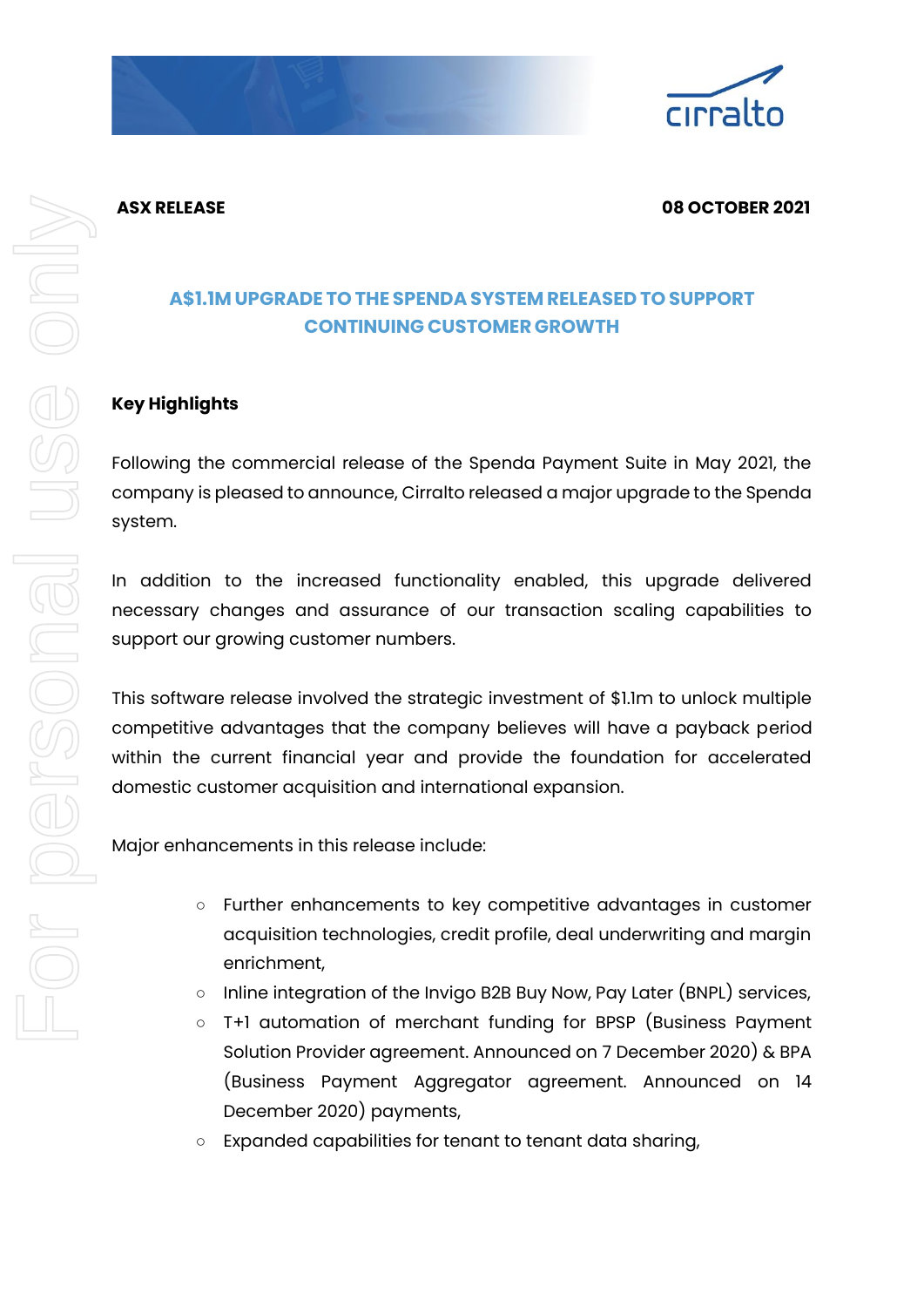

- Scaling capability changes and assurance to support increased payment transaction volumes, and
- API services to support expanding engagements with technology and marketplace partners.

**Cirralto Limited** (**ASX: CRO, "Cirralto" or "the Company"**) is pleased to announce the release of V2 Spenda Payment Services and the successful integration of Invigo lending services into the Spenda suite.

The release of these new Spenda upgrades are cornerstone functionalities enabling pay later services in B2B trade with enforceable payment agreements at the end of the loan period, benchmarked against standard business terms of trade like 30 days from invoices and 30 days from end of month (EOM).

The technology differs from traditional B2B terms of trade due to the ability for tenant-to-tenant data transfer and integration.

The release of the pay later functionality within the Spenda suite enables the business to continue to pursue marketplaces, suppliers, manufacturers and franchise groups and offer risk-free trade with their business customers.

This announcement has been Authorised by Adrian Floate, CEO.

- ENDS -

cirralto

## **About Cirralto**

Cirralto Limited (ASX: CRO) is a transaction services business supplying industries with a broad range of B2B payment services, digital trading software and integrated solutions. Our goal is to convert EFT payments to card payments utilising